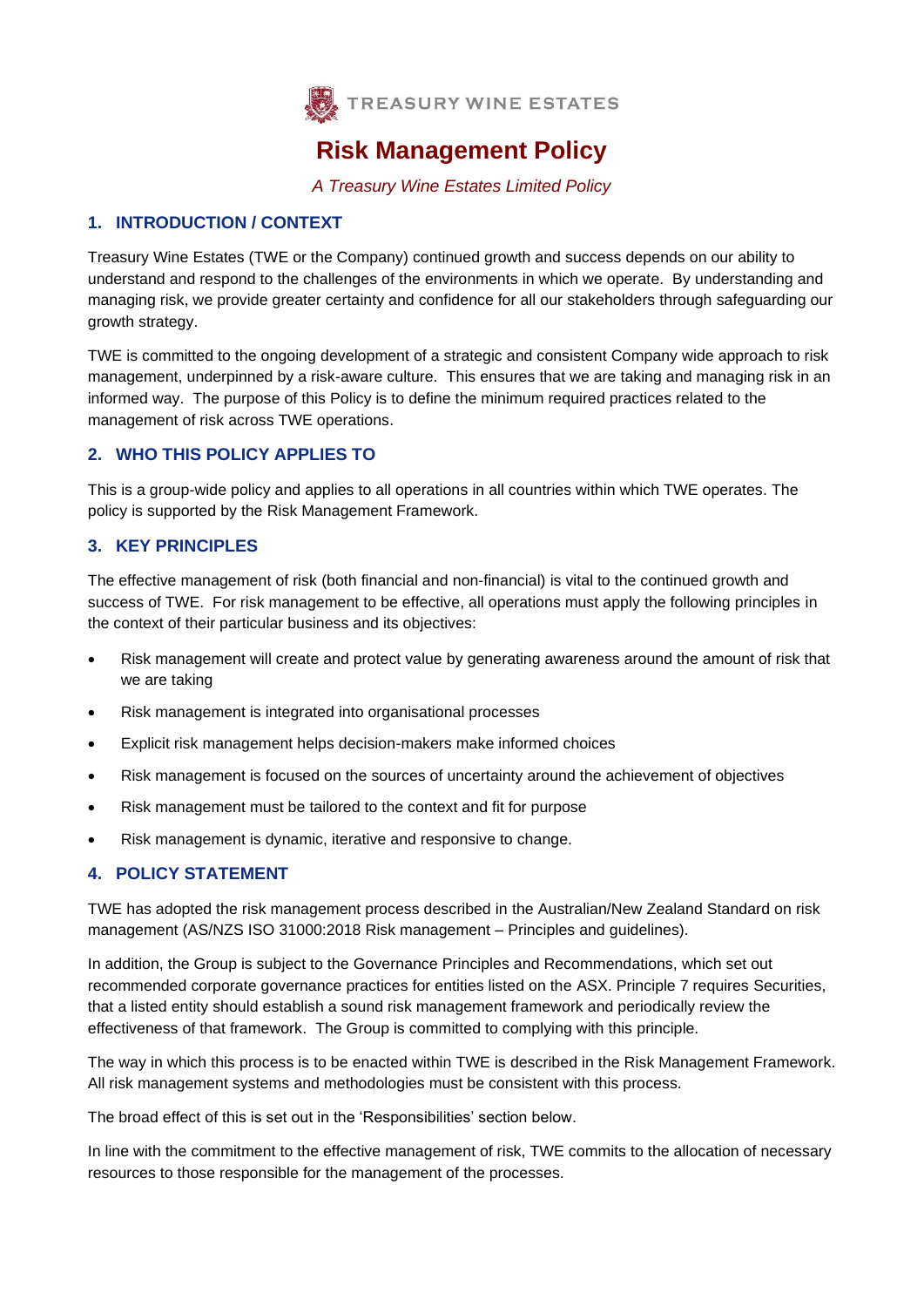### **5. VARIATION FROM POLICY REQUIREMENTS**

Any variations from the above policy requirements must be approved by the Chief Executive Officer and reported to the Audit & Risk Committee of the Board.

#### **6. RESPONSIBILITIES**

Everyone at TWE is responsible for the effective management of risk, including identifying risks, responding to risks, mitigating risks, and reporting risks.

Key responsibilities include:

- Business unit management are responsible for implementing the systems and processes required for the day-to-day identification and assessment of financial and non-financial risks and ensuring that they are operating effectively in accordance with the Group's risk management Policy and Framework.
- Management is responsible for identifying sustainability related risks and opportunities and determining how they should be managed in line with the Risk Management Framework.
- The Risk, Compliance and Governance Committee (RCGC) is responsible for ensuring the risk management framework remains valid and relevant; and, ensuring that risk management activities are integrated, consistent and systematically managed on a Company wide basis.
- The Executive Leadership Team (ELT) is responsible for the systems and processes that support the day-to-day identification and assessment of financial and non-financial risks and the implementation of the Group's risk management policies and procedures. It is also responsible for:
	- o reviewing the group's risk profile no less than every twelve months;
	- o fostering a risk-aware culture;
	- o Overseeing processes that ensure compliance with relevant ASX Corporate Governance Principles and Recommendations, including Principle 7: "Recognise and Manage Risk; and
	- o reporting to the Audit and Risk Committee on the effectiveness of the risk management framework, including the Company's management of its material business risks and reporting on whether these material business risks are within the Board approved risk appetite;

The ELT is assisted in this task by the RCGC.

- The Risk & Assurance team are responsible for implementing the Risk Management Framework, and providing risk assistance to the ELT and the Company.
- The Audit and Risk Committee assists the Board in overseeing the Group's risk profile and is responsible for overseeing and reviewing the Company's financial, non-financial and risk management compliance and internal control framework as well as overseeing management's actions in the identification, management and reporting of material business risks.
- The Board is ultimately responsible for the implementation and oversight of the Group's systems of risk management. The Board is responsible for satisfying itself annually, or more frequently as required, that management has developed and implemented an effective risk management framework for both financial and non-financial risks. Detailed work on this task is delegated to the Audit and Risk Committee and reviewed by the Board.
- Further details on the responsibilities for risk management can be found in TWE's Risk Management Framework and the Audit and Risk Committee and RCGC Charters.